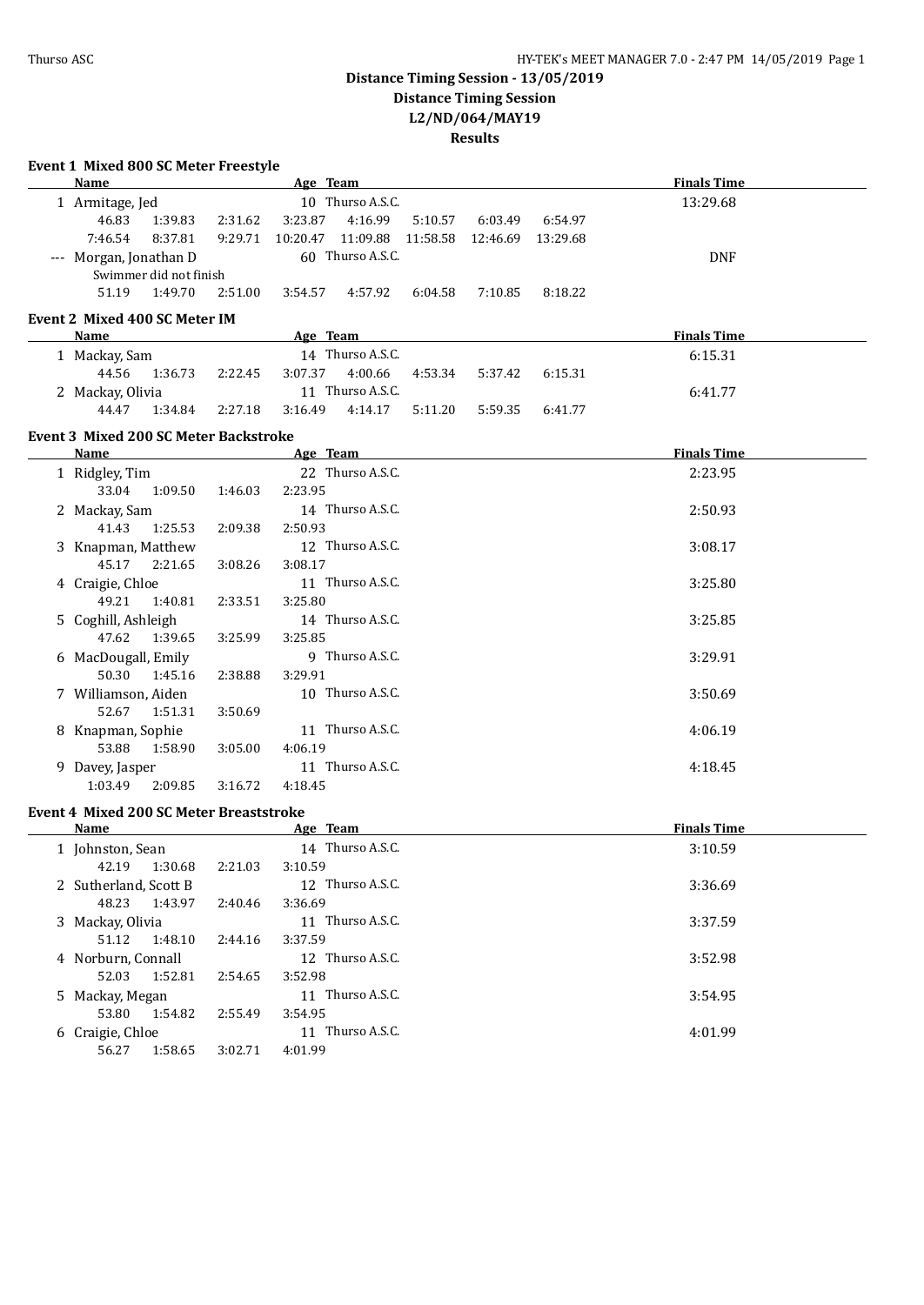## **Distance Timing Session - 13/05/2019**

**Distance Timing Session**

# **L2/ND/064/MAY19**

### **Results**

| (Event 4 Mixed 200 SC Meter Breaststroke)<br>Name                                                                                        |         | Age Team |                  |         |         |         | <b>Finals Time</b> |  |  |  |
|------------------------------------------------------------------------------------------------------------------------------------------|---------|----------|------------------|---------|---------|---------|--------------------|--|--|--|
|                                                                                                                                          |         |          |                  |         |         |         |                    |  |  |  |
| 9 Thurso A.S.C.<br>--- Mills, Edward<br>DQ<br>Head did not break the surface before hands turned in at widest part of 2nd stroke after s |         |          |                  |         |         |         |                    |  |  |  |
| 9 Thurso A.S.C.<br>--- Coghill, Kirsten C<br>DQ                                                                                          |         |          |                  |         |         |         |                    |  |  |  |
| At the turn or finish did not touch with both hands simultaneously/separated                                                             |         |          |                  |         |         |         |                    |  |  |  |
| 2:00.23<br>57.47                                                                                                                         | 3:04.60 |          |                  |         |         |         |                    |  |  |  |
|                                                                                                                                          |         |          |                  |         |         |         |                    |  |  |  |
| Event 5 Mixed 400 SC Meter Freestyle<br>Name                                                                                             |         |          |                  |         |         |         |                    |  |  |  |
|                                                                                                                                          |         | Age Team | 15 Thurso A.S.C. |         |         |         | <b>Finals Time</b> |  |  |  |
| 1 Pickering, Louis<br>31.30<br>1:08.43                                                                                                   | 1:46.84 | 2:24.49  | 3:03.30          | 3:42.97 | 4:21.91 | 5:01.23 | 5:01.23            |  |  |  |
|                                                                                                                                          |         |          | 14 Thurso A.S.C. |         |         |         |                    |  |  |  |
| 2 Cormack, Emma<br>35.76<br>1:15.72                                                                                                      | 1:56.73 | 2:37.90  | 3:18.74          | 3:59.39 | 4:40.40 | 5:20.45 | 5:20.45            |  |  |  |
|                                                                                                                                          |         |          | 14 Thurso A.S.C. |         |         |         |                    |  |  |  |
| 3 Morgan, Innes K<br>38.94<br>1:22.12                                                                                                    | 2:06.36 | 2:51.30  | 3:35.97          | 4:19.61 | 5:03.83 | 5:46.13 | 5:46.13            |  |  |  |
|                                                                                                                                          |         |          | 14 Thurso A.S.C. |         |         |         | 6:54.75            |  |  |  |
| 4 Coghill, Ashleigh<br>46.30<br>1:38.71                                                                                                  | 2:32.05 | 3:25.62  | 5:12.88          |         | 6:55.07 | 6:54.75 |                    |  |  |  |
|                                                                                                                                          |         |          |                  |         |         |         |                    |  |  |  |
| Event 6 Mixed 200 SC Meter IM                                                                                                            |         |          |                  |         |         |         |                    |  |  |  |
| <b>Name</b>                                                                                                                              |         | Age Team |                  |         |         |         | <b>Finals Time</b> |  |  |  |
| 1 Ridgley, Tim                                                                                                                           |         |          | 22 Thurso A.S.C. |         |         |         | 2:29.98            |  |  |  |
| 31.14<br>1:09.92                                                                                                                         | 1:51.12 | 2:29.98  |                  |         |         |         |                    |  |  |  |
| 2 Cormack, Emma                                                                                                                          |         |          | 14 Thurso A.S.C. |         |         |         | 2:46.75            |  |  |  |
| 35.25<br>1:18.76                                                                                                                         | 2:09.58 | 2:46.75  |                  |         |         |         |                    |  |  |  |
| 3 Johnston, Sean                                                                                                                         |         |          | 14 Thurso A.S.C. |         |         |         | 2:57.43            |  |  |  |
| 37.27<br>1:25.32                                                                                                                         | 2:13.60 | 2:57.43  |                  |         |         |         |                    |  |  |  |
| 4 Morgan, Innes K                                                                                                                        |         |          | 14 Thurso A.S.C. |         |         |         | 3:03.47            |  |  |  |
| 41.95<br>1:33.06                                                                                                                         | 2:23.48 | 3:03.47  |                  |         |         |         |                    |  |  |  |
| 5 Sutherland, Scott B                                                                                                                    |         |          | 12 Thurso A.S.C. |         |         |         | 3:10.33            |  |  |  |
| 41.62<br>1:29.49                                                                                                                         | 2:24.99 | 3:10.33  |                  |         |         |         |                    |  |  |  |
| 6 Knapman, Matthew                                                                                                                       |         |          | 12 Thurso A.S.C. |         |         |         | 3:13.05            |  |  |  |
| 45.11<br>1:33.27                                                                                                                         | 2:30.17 | 3:13.05  |                  |         |         |         |                    |  |  |  |
| 7 Armitage, Jed                                                                                                                          |         |          | 10 Thurso A.S.C. |         |         |         | 3:17.38            |  |  |  |
| 41.41<br>1:31.88                                                                                                                         | 2:31.09 | 3:17.38  |                  |         |         |         |                    |  |  |  |
| 8 Mackay, Megan                                                                                                                          |         |          | 11 Thurso A.S.C. |         |         |         | 3:19.25            |  |  |  |
| 44.63<br>1:35.92                                                                                                                         | 2:36.61 | 3:19.25  |                  |         |         |         |                    |  |  |  |
| 9 Campbell, Craig R                                                                                                                      |         |          | 11 Thurso A.S.C. |         |         |         | 3:44.62            |  |  |  |
| 56.82<br>1:53.92                                                                                                                         | 2:59.82 | 3:44.62  |                  |         |         |         |                    |  |  |  |
| 10 Craigie, Chloe                                                                                                                        |         |          | 11 Thurso A.S.C. |         |         |         | 3:44.93            |  |  |  |
| 56.16<br>1:50.54                                                                                                                         | 2:56.60 | 3:44.93  |                  |         |         |         |                    |  |  |  |
| 11 Westwood, Mackenzie                                                                                                                   |         |          | 9 Thurso A.S.C.  |         |         |         | 3:46.37            |  |  |  |
| 54.65<br>1:48.44                                                                                                                         | 2:57.31 | 3:46.37  |                  |         |         |         |                    |  |  |  |
| 12 Campbell, Grace                                                                                                                       |         |          | 10 Thurso A.S.C. |         |         |         | 3:48.54            |  |  |  |
| 51.66<br>1:48.32                                                                                                                         | 2:57.26 | 3:48.54  |                  |         |         |         |                    |  |  |  |
| 13 Coghill, Kirsten C                                                                                                                    |         |          | 9 Thurso A.S.C.  |         |         |         | 3:51.01            |  |  |  |
| 56.75<br>1:56.98                                                                                                                         | 2:59.41 | 3:51.01  |                  |         |         |         |                    |  |  |  |
| 14 Knapman, Sophie                                                                                                                       |         |          | 11 Thurso A.S.C. |         |         |         | 4:31.19            |  |  |  |
| 1:02.83<br>2:04.78                                                                                                                       | 3:32.42 | 4:31.19  |                  |         |         |         |                    |  |  |  |
| --- MacDougall, Emily                                                                                                                    |         |          | 9 Thurso A.S.C.  |         |         |         | DQ                 |  |  |  |
| Alternating movement of legs or feet - fly                                                                                               |         |          |                  |         |         |         |                    |  |  |  |
| 51.96<br>1:45.85                                                                                                                         | 2:53.46 |          |                  |         |         |         |                    |  |  |  |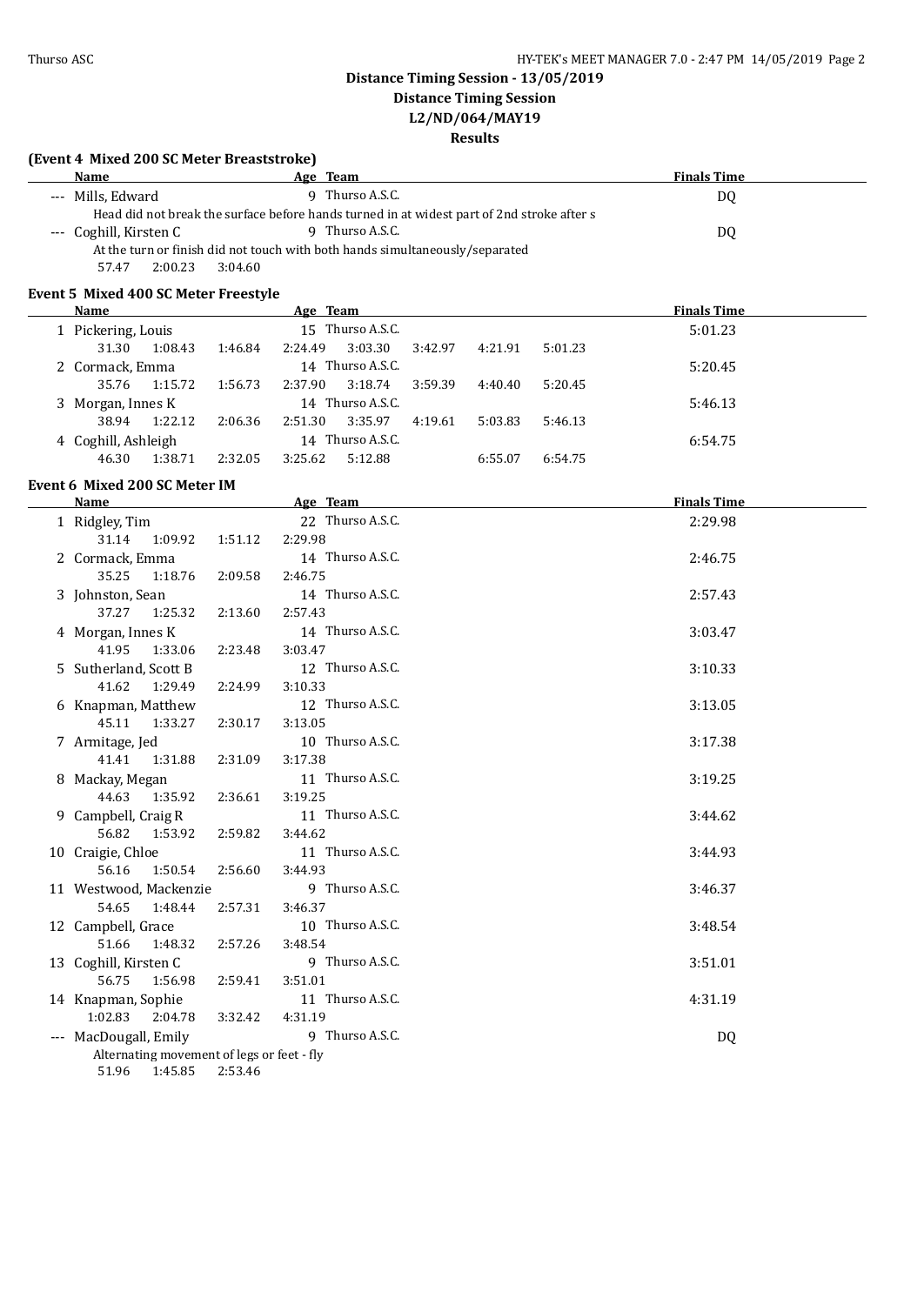### **Distance Timing Session - 13/05/2019 Distance Timing Session**

**L2/ND/064/MAY19**

**Results**

| Name                                        |         | Age Team         | <b>Finals Time</b> |
|---------------------------------------------|---------|------------------|--------------------|
| 1 Campbell, Andrew                          |         | 14 Thurso A.S.C. | 2:42.57            |
| 36.10 1:19.49                               | 2:01.86 | 2:42.57          |                    |
| <b>Event 8 Mixed 200 SC Meter Freestyle</b> |         |                  |                    |
| Name                                        |         | Age Team         | <b>Finals Time</b> |
| 1 Cormack, Emma                             |         | 14 Thurso A.S.C. | 2:30.47            |
| 34.49<br>1:13.46                            | 1:53.08 | 2:30.47          |                    |
| 2 Johnston, Sean                            |         | 14 Thurso A.S.C. | 2:55.99            |
| 39.65<br>1:24.94                            | 2:11.46 | 2:55.99          |                    |
| 3 Craigie, Chloe                            |         | 11 Thurso A.S.C. | 3:17.17            |
| 44.91<br>1:36.00                            | 2:27.44 | 3:17.17          |                    |
| 4 Williamson, Aiden                         |         | 10 Thurso A.S.C. | 3:20.50            |
| 40.73<br>1:34.32                            | 2:28.99 | 3:20.50          |                    |
| 5 Campbell, Craig R                         |         | 11 Thurso A.S.C. | 3:24.39            |
| 47.50<br>1:38.84                            | 2:33.59 | 3:24.39          |                    |
| 6 Mills, Edward                             |         | 9 Thurso A.S.C.  | 3:27.30            |
| 44.76<br>1:40.78                            | 2:37.53 | 3:27.30          |                    |
| 7 Norburn, Connall                          |         | 12 Thurso A.S.C. | 3:27.49            |
| 46.09<br>1:41.69                            | 2:37.94 | 3:27.49          |                    |
| 8 Westwood, Mackenzie                       |         | 9 Thurso A.S.C.  | 3:30.27            |
| 47.84<br>1:44.80                            | 2:42.15 | 3:30.27          |                    |
| 9 Norburn, Cerys L                          |         | 10 Thurso A.S.C. | 3:41.10            |
| 47.31 1:44.19                               | 2:42.60 | 3:41.10          |                    |
| 10 Davey, Jasper                            |         | 11 Thurso A.S.C. | 3:49.88            |
| 49.48<br>1:50.42                            | 3:49.88 |                  |                    |
| 11 Hulse, Miriam                            |         | 10 Thurso A.S.C. | 4:08.19            |
| 51.86<br>1:54.71                            | 3:02.62 | 4:08.19          |                    |
| --- Campbell, Grace                         |         | 10 Thurso A.S.C. | DQ                 |
| No touch at turn or finish                  |         |                  |                    |
| 1:47.92<br>49.49                            | 2:47.50 |                  |                    |
|                                             |         |                  |                    |

### **Event 9 Mixed 1500 SC Meter Freestyle**

| Name           |                                       |          | Age Team |                  |          |          |          | <b>Finals Time</b> |  |
|----------------|---------------------------------------|----------|----------|------------------|----------|----------|----------|--------------------|--|
| 1 Ridgley, Tim |                                       |          |          | 22 Thurso A.S.C. |          |          | 20:10.77 |                    |  |
| 31.43          | 1:07.87                               | 1:45.61  | 2:24.15  | 3:03.41          | 3:43.72  | 4:24.20  | 5:05.78  |                    |  |
| 5:46.96        | 6:28.38                               | 7:09.87  | 7:51.16  | 8:31.31          | 9:11.89  | 9:52.98  | 10:34.67 |                    |  |
| 11:16.16       | 11:57.29                              | 12:38.55 | 13:20.67 | 14:01.58         | 14:43.62 | 15:24.82 | 16:06.47 |                    |  |
| 16:48.10       | 17:29.23                              | 18:10.15 | 18:51.19 | 19:31.82         | 20:10.77 |          |          |                    |  |
|                | 12 Thurso A.S.C.<br>2 Armitage, Tom   |          |          |                  |          |          | 22:15.38 |                    |  |
| 42.50          | 1:31.45                               | 2:18.71  | 3:05.49  | 3:52.86          | 4:39.82  | 5:26.77  | 6:13.94  |                    |  |
| 7:00.77        | 7:47.01                               | 8:34.75  | 9:21.95  | 10:07.65         | 10:54.71 | 11:42.44 | 12:28.35 |                    |  |
| 13:15.68       | 14:02.66                              | 14:50.80 | 15:35.57 | 16:20.45         | 17:07.03 | 17:51.10 | 18:38.43 |                    |  |
| 19:22.14       | 20:07.94                              | 20:52.38 | 21:35.94 | 22:15.38         |          |          |          |                    |  |
|                | 14 Thurso A.S.C.<br>3 Morgan, Innes K |          |          |                  |          |          | 23:08.19 |                    |  |
| 42.02          | 1:29.39                               | 2:16.75  | 3:05.23  | 3:51.72          | 4:39.33  | 5:26.47  | 6:13.35  |                    |  |
| 6:59.74        | 7:47.33                               | 8:34.01  | 9:21.04  | 10:08.19         | 10:54.29 | 11:41.06 | 12:27.37 |                    |  |
| 13:14.60       | 14:00.90                              | 14:47.86 | 15:34.85 | 16:22.24         | 17:08.54 | 17:54.63 | 18:40.85 |                    |  |
| 19:27.26       | 20:12.74                              | 20:58.50 | 21:44.29 | 22:29.37         | 23:08.19 |          |          |                    |  |